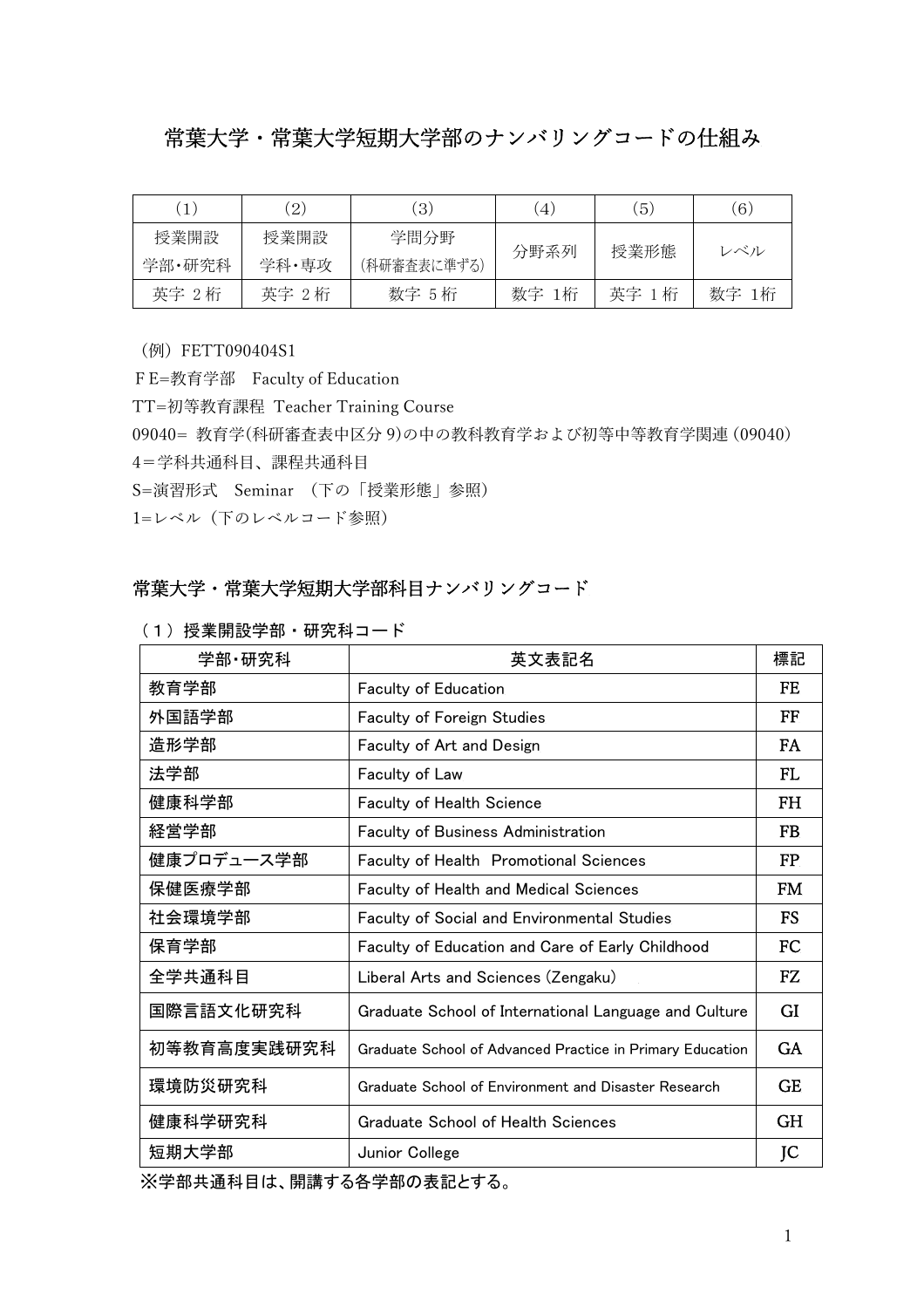(2) 授業開設学科·専攻コード

| 課程・学科・専攻   | 英文表記名                                                 | 標記        |  |
|------------|-------------------------------------------------------|-----------|--|
| 初等教育課程     | <b>Teacher Training Course</b>                        | <b>TT</b> |  |
| 生涯学習学科     | Department of Lifelong Learning                       |           |  |
| 心理教育学科     | Department of Psychology and Education                | PE        |  |
| 英米語学科      | <b>English Department</b>                             | EN        |  |
| グロ学科       | Global Communication Department                       | GC        |  |
| 造形学科       | Art and Design Department                             | AD        |  |
| 法律学科       | Department of Law                                     | LA        |  |
| 看護学科       | Department of Nursing                                 | <b>NU</b> |  |
| 静岡理学療法学科   | Department of Physical Therapy, Shizuoka              | PT        |  |
| 経営学科       | Department of Business Administration                 | <b>BA</b> |  |
| 健康栄養学科     | Department of Health and Nutritional Sciences         | <b>HN</b> |  |
| こども健康学科    | Department of Child Health and Education              | <b>CH</b> |  |
|            | Department of Integrated Studies of Human             |           |  |
| 心身マネゾメル学科  | Development and Clinical Psychology                   | <b>IS</b> |  |
| 健康鍼灸学科     | Department of Acupuncture and Moxibustion Therapy     | AM        |  |
| 健康柔道整復学科   | Department of Judo Seifuku and Health Sciences        | <b>JS</b> |  |
| 理学療法学科     | Department of Physical Therapy                        | PT        |  |
| 作業療法学科     | Department of Occupational Therapy                    | <b>OT</b> |  |
| 社会環境学科     | Department of Social and Environmental Studies        | <b>SE</b> |  |
| 保育学科       | Department of Education and Care of Early Childhood   | EC        |  |
| 英米言語文化専攻   | Course of British and American Languages and Cultures | LC        |  |
| 国際教育専攻     | Course of International Education                     | IE        |  |
| 初等教育高度実践専攻 | Course of Advanced Practice in Primary Education      | AP        |  |
| 健康栄養科学専攻   | Graduate Course of Health and Nutritional Sciences    | HS        |  |
| 臨床心理学専攻    | Graduate Course of Clinical Psychology                | CP        |  |
| 環境防災専攻     | Graduate Course of Environment and Disaster Research  | ED        |  |
| 日本語日本文学科   | Faculty of Japanese Language and Literature           | JL        |  |
| 保育科        | Faculty of Child Care                                 | CC        |  |
| 音楽科        | <b>Faculty of Music</b>                               | MU        |  |
| 専攻科保育専攻    | Advanced Course of Child Care                         | AC        |  |
| 専攻科音楽専攻    | Advanced Course of Music                              | AM        |  |

(3)学問分野コード(別紙「学問分野コード表」を参照)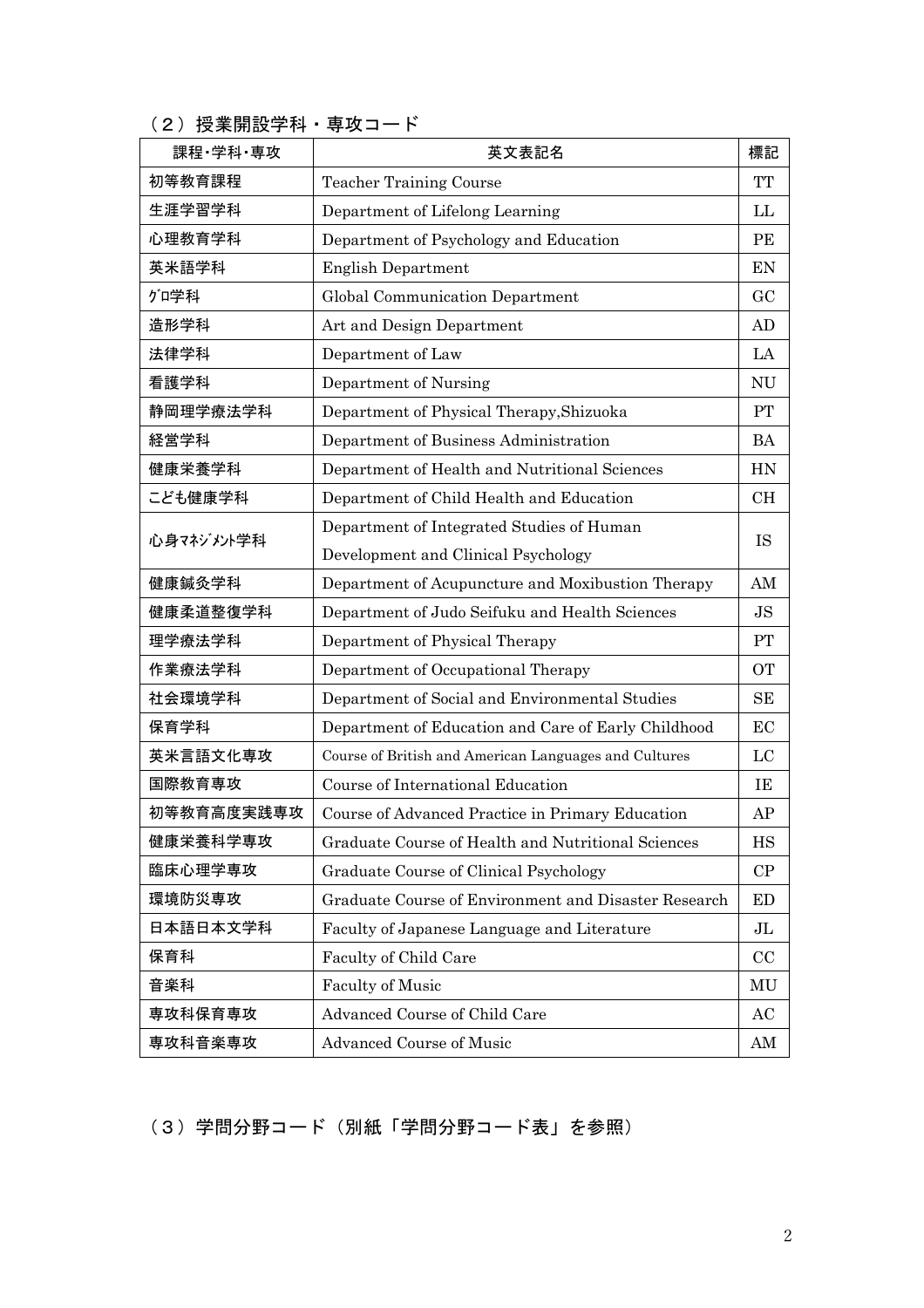## なお、以下の科目は、本学独自で定めたものである。

全学共通科目 00000

| 人間力セミナー   教養セミナー | 00001 |
|------------------|-------|
| 「ライフデザイン総合セミナー」  |       |

教育学部・外国学部・造形学 学部共通科目

| ML<br>MIA.<br>職業<br>グロ<br>$\overline{H}$<br>ᅭ<br>. ∟<br>— 宋 11/<br>ப | $\sim$ $\sim$ $\sim$<br>- |
|----------------------------------------------------------------------|---------------------------|
|----------------------------------------------------------------------|---------------------------|

教育学部 (心理教育学科)100

| 学振の表に当てはまらない基幹科目 | 10050 |
|------------------|-------|
| 学振の表に当てはまらない展開科目 | 10051 |
| 特別研究             | 10052 |

外国語学部 021 英米語学科およびグローバルコミュニケーション学科共通

| 検定<br>0211             | 02110 | 検定英語              |
|------------------------|-------|-------------------|
| 日本語教育関連は 0207 ので、別扱いする | 02111 | 検定 スペイン語          |
| と 02071                | 02112 | 検定<br>ブラジル・ポルトガル語 |
|                        | 02113 | 検定<br>中国語         |
|                        | 02114 | 韓国語<br>検定         |
|                        | 02115 | 検定<br>日本語教育能力     |
|                        | 02116 | 検定 IT スキル・リテラシー   |
| 外国語によるコミュニケーション科目      | 02120 | 英語                |
| 0212                   | 02121 | スペイン語             |
|                        | 02122 | ブラジル・ポルトガル語・      |
| 日本語教育関連を別扱いにすると        | 02123 | 中国語               |
| 02072                  | 02124 | 韓国語               |
|                        | 02125 | 日本語               |
| 海外研修科目<br>0213         | 02130 | 英語圏への海外研修         |
|                        | 02131 | 英語圏以外の海外研修        |
| 卒業研究にかかわるセミナー・特別研究     | 02140 | 専門セミナー、特別研究       |

外国語学部 021 ローバルコミュニケーション学科共通

経営学部 科研分類 070

| 基礎演習<br>車<br>ĦĦ | 07001 |
|-----------------|-------|
| 専門演習            | 07002 |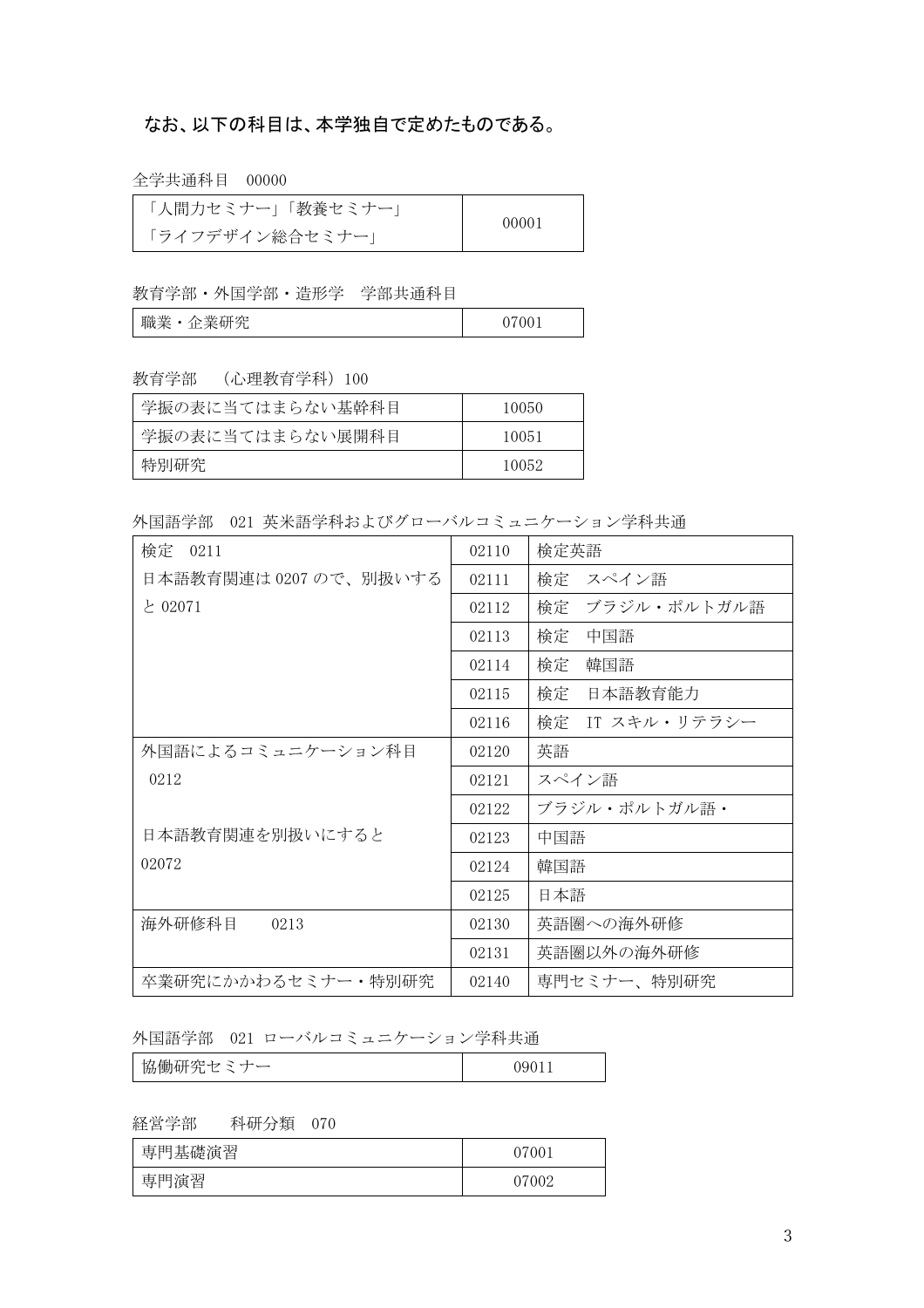| 卒業研究 | 07003 |
|------|-------|
|------|-------|

社会環境学部 社会 08 環境 63

| (総合演習科目)ゼミナール | ገጸ631 |
|---------------|-------|
| (総合演習科目) 卒業研究 | ารธรร |

保育学部 09030

| (専門科目)<br>・ゼミー<br>09031<br>◡ |
|------------------------------|
|------------------------------|

造形学部 01070

| 地域協働ゼミナール |  |
|-----------|--|
| 地域創造ゼミナール |  |

健康科学部 (静岡理学)59010

| 沫実習関係<br>臨月 | 5001  |
|-------------|-------|
| <b>光加炉</b>  | 50012 |

健康プロデュース学部 (学部共通)中区分 59(スポーツ科学、体育、健康科学およびその 関連分野(栄養学も含まれる)

**総合科目 59000** 

健康プロデュース学部 (栄養)59040

卒業研究卒業ゼミ 59041

健康プロデュース学部 (心身)59020 (スポーツ)、心理学だとどの分類か?

| 専門演習      | 59021 |
|-----------|-------|
| 大丵麻空<br>ш | 59022 |

健康プロデュース学部 (鍼灸、柔整)52010 (内科一般・東洋医学)

| 専門演習 | 52011 |
|------|-------|
| 卒業研究 | 52012 |

保健医療学部 59010 (リハビリテーション・理学療法、作業療法)

| 卒業研究 | 59011 |
|------|-------|
|------|-------|